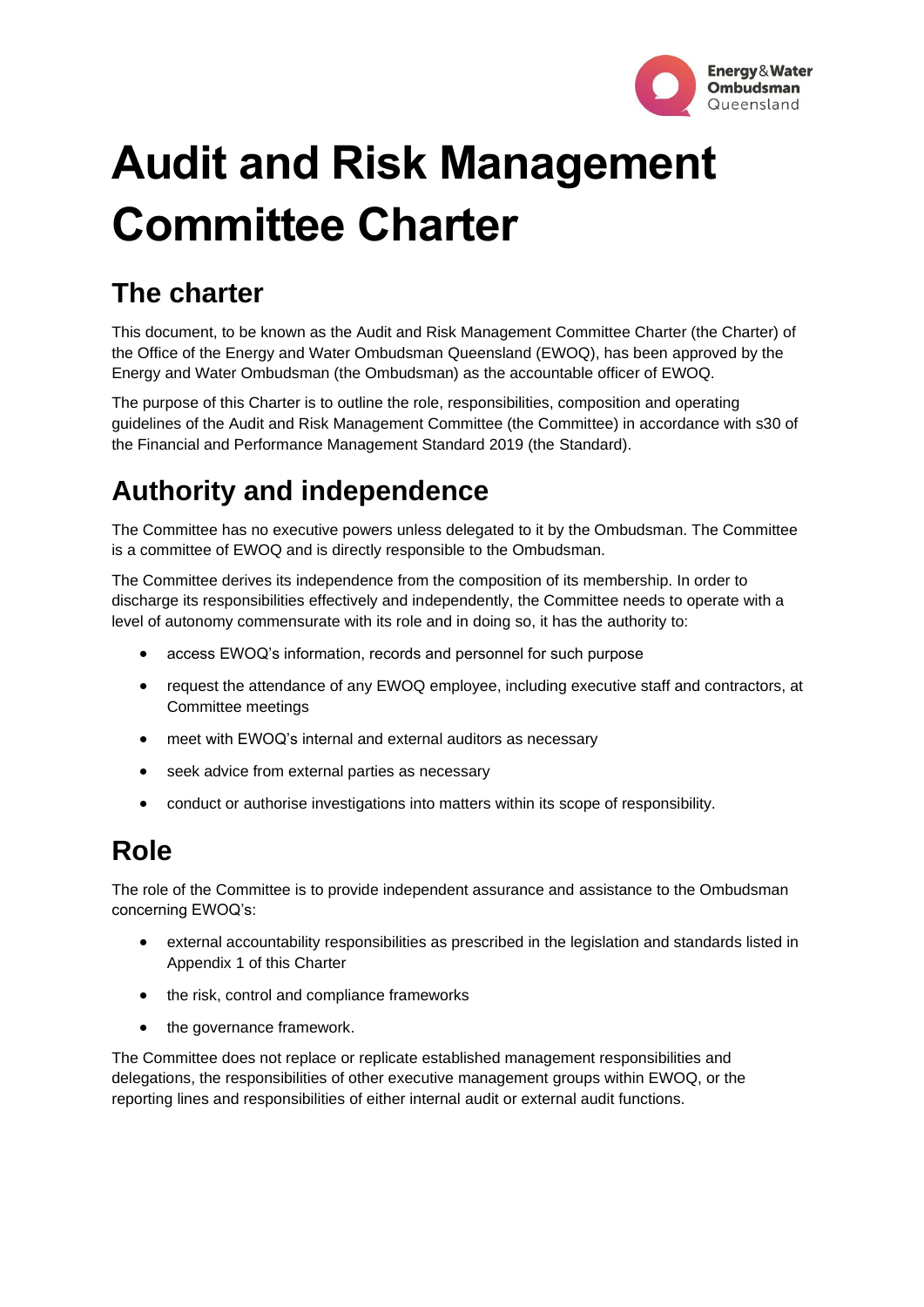# **Duties and responsibilities**

The Committee is directly responsible and accountable to the Ombudsman for the exercise of its duties and responsibilities. In carrying out its duties and responsibilities, the Committee must recognise the primary responsibility for EWOQ's management rests with the Ombudsman.

The Committee's duties and responsibilities are to:

#### **Financial statements**

- Review the appropriateness of accounting policies and ensure the accounting policies adopted are relevant to EWOQ and its specific circumstances
- Review the appropriateness of significant assumptions and critical judgements made by management particularly around estimations which impact on reported amounts of assets, liabilities, income and expenses in the financial statements
- Review the financial statements for compliance with prescribed accounting and other requirements
- Review, with management and the external auditors, the results of the external audit and any significant issues identified
- Exercise skepticism by questioning and seeking full and adequate explanations for any unusual transactions and their presentation in the financial statements
- Analyse financial performance and financial position and seek explanation for significant trends or variations from budget or forecasts
- Ensure that assurance with respect to the accuracy and completeness of the financial statements is given by management
- Review the Annual Report for accuracy and completeness

#### **Risk management**

- Review the risk management framework for identifying, monitoring and managing significant risks, including fraud
- Ensure key risks to EWOQ are clearly documented in a risk register which is regularly reviewed to ensure it remains up to date
- Review the effectiveness of EWOQ's processes for identifying and escalating risks, particularly strategic risks
- Assess and contribute to the audit planning processes relating to risks and threats to EWOQ

#### **Internal control**

- Review, through the internal and external audit functions, the adequacy of the internal control structure and systems, including information technology security and control
- Review, through the internal and external audit functions, whether relevant policies and procedures are in place and up to date, including those for the management and exercise of delegations, and whether they are complied with
- Review, through the internal auditor, whether financial internal controls are operating efficiently, effectively and economically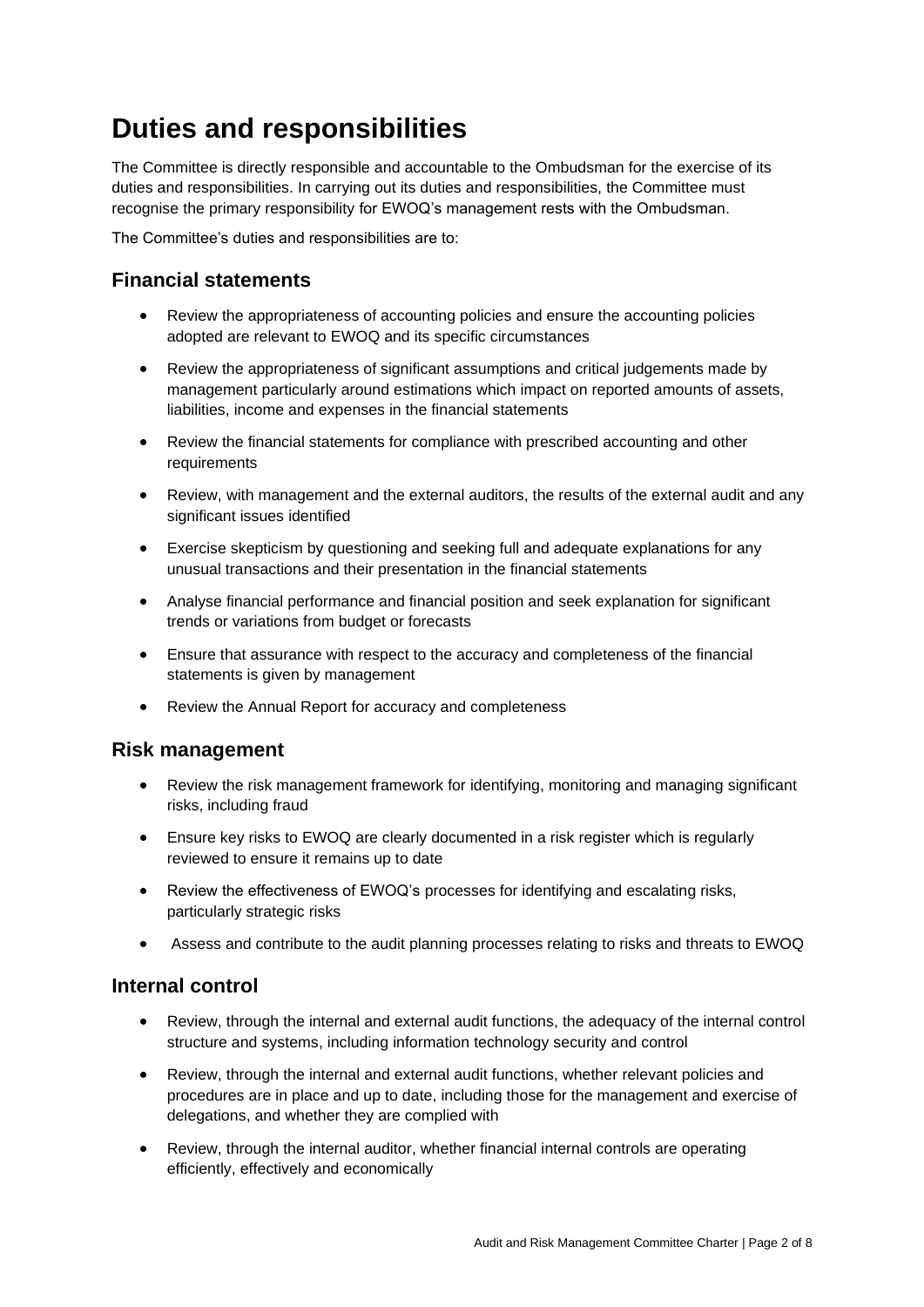#### **Performance management**

- Review EWOQ's compliance with the performance management and reporting requirements of the *Financial Accountability Act 2009*, the Standard and the 'Annual Report Guidelines for Queensland Government Agencies'
- Review whether performance management systems in place reflect EWOQ's role/purpose and objectives (as stated in the strategic plan)
- Identify that the performance reporting and information uses appropriate benchmarks, targets and trends analysis.

#### **Internal audit**

- Review the proposed strategic internal audit plan and annual internal audit plan to ensure they cover key risks and that there is appropriate coordination with the external auditor
- Review the findings and recommendations of internal audit and the response to them by management
- Review the implementation of internal audit recommendations accepted by management

#### **External audit**

- Consult with external audit on their proposed audit strategy, audit plan and audit fees for the year
- Review the findings and recommendations of external audit and the response to them by management
- Review responses provided by management to ensure they are in line with EWOQ's risk management framework
- Review the implementation of external audit recommendations accepted by management and where issues remain unresolved, ensure that satisfactory progression is being made to mitigate the risk associated with audit's findings

#### **Compliance**

- Review the effectiveness of the system for monitoring EWOQ's compliance with relevant laws, regulations and government policies
- Review the process for communicating the Code of Conduct to EWOQ personnel and for monitoring compliance with it
- Review the findings of examinations by regulatory agencies and any auditor observations

#### **Reporting**

- Following approval by the Chairperson, circulate minutes of Committee meetings to the Ombudsman, Committee members and invited guests as appropriate
- Submit a report annually to the Ombudsman summarizing the Committee's activities, performance and achievements for that year. An interim program of the planned activities for the coming year also is to be provided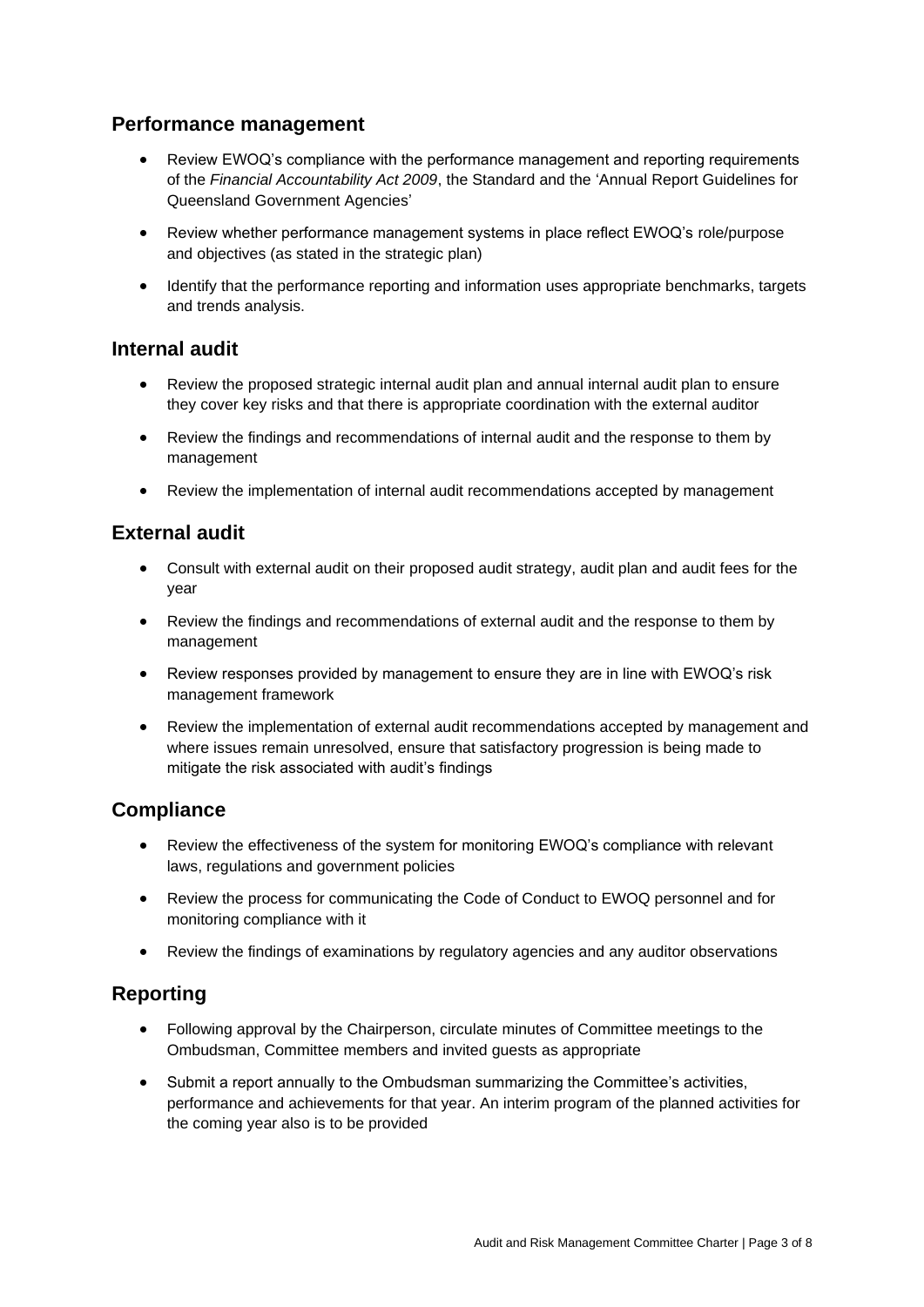- Submit further reports on its activities which may be requested by the Ombudsman
- Submit a summary of its activities for inclusion in EWOQ's annual report

#### **Human rights**

- The Committee will respect, protect and promote human rights in our decisions-making and actions
- The Committee will ensure that our decisions are compatible with our human rights obligations under the *Human Rights Act 2019*

## **Membership and meetings**

#### **Membership**

- Members, including the Chair, are appointed by the Ombudsman
- Membership of the Committee consists of a minimum of three (3) and a maximum of six (6)
- A minimum of two (2) members will be external to EWOQ
- At least one member will have financial expertise
- At least one member will have expertise in the industry in which EWOQ operates
- The term of appointment for external members is no more than three years and can be extended for a further term subject to the composition and skill requirements of the **Committee**
- Members are appointed on the basis of individual skills and experience and proxies are not permitted where an external member is unable to attend meetings
- Members must act independently and not as a representative of an area within an agency
- Member terms and conditions are to be disclosed in the Letter of Appointment

#### **Chairperson**

- The Chairperson will be appointed by the Ombudsman
- The Chairperson will be external to EWOQ

#### **Secretary**

- A secretariat function is appointed by the Ombudsman to facilitate the Committee's meetings and reporting duties and provide support to the Committee
- The Secretary will, on advice from the Chairperson, prepare and send notices of meetings and agenda and accurately record all decisions of the Committee. The Secretary is not a member of the Committee and therefore is not able to vote at meetings
- The Secretary will table all correspondence, reports and other information relevant to the Committee's activities and operations
- For matters pertaining to the Committee's role, the Secretary will liaise directly with the **Chairperson**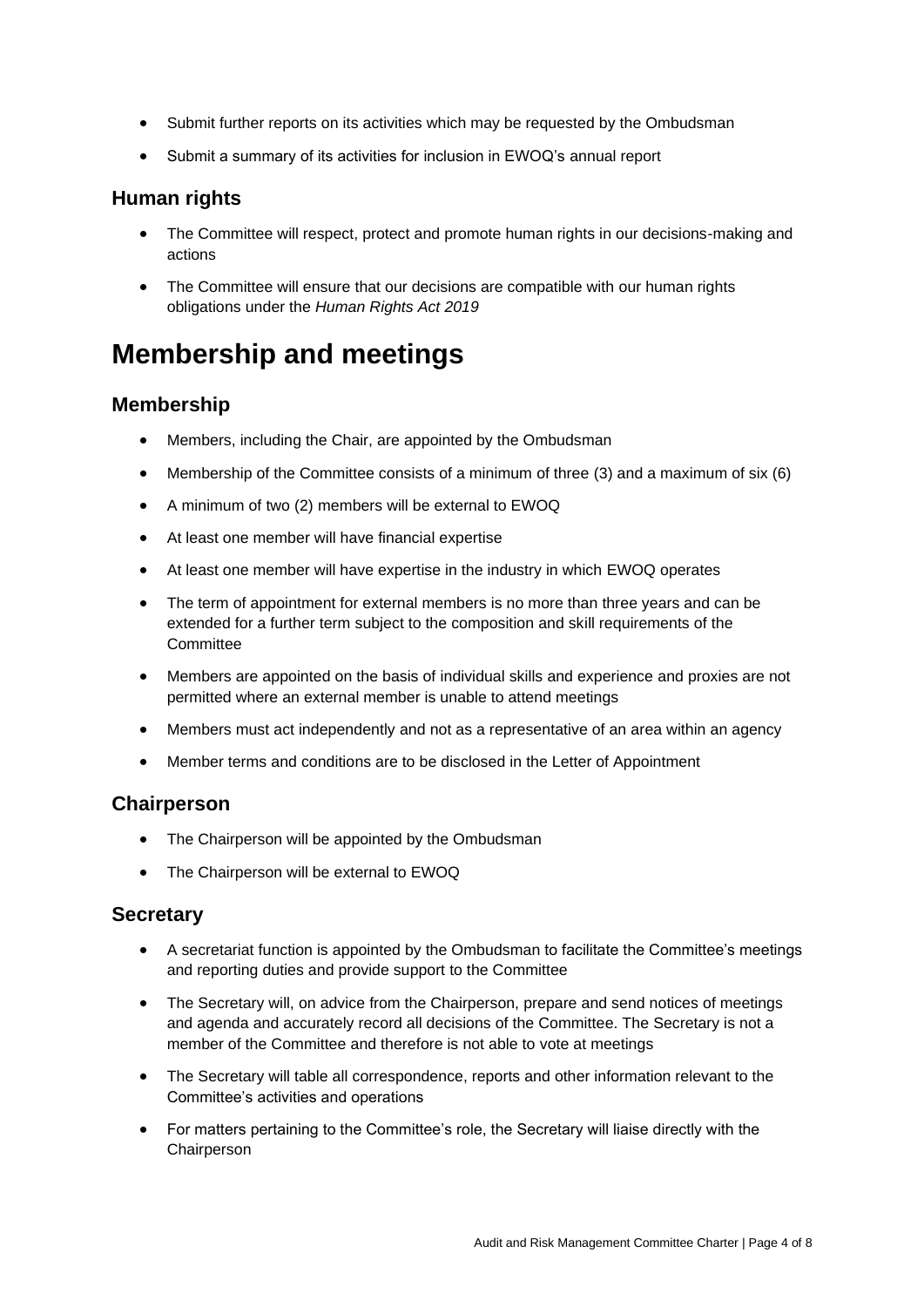#### **Meetings and attendance**

- The Committee will meet at least three (3) times in a year and the schedule of meetings will be agreed in advance
- A quorum will consist of any three (3) members, one of whom is an external member
- Committee determinations, outcomes and decisions will be encouraged to be made on the basis of collective consideration and consensus
- A standing invitation to attend ordinary Committee meetings applies to the Ombudsman

#### **Meeting agenda**

- The Committee should determine its own agenda, ensuring appropriate consultation to include emerging issues and emphasis on the most significant risks and threats
- The agenda and relevant papers will be distributed to members at least five (5) working days prior to the meetings

## **Ethical practices**

- Members are subject to the Queensland Public Service Code of Conduct
- Members are required to declare any interests that could constitute a real, potential or apparent conflict of interest with respect to participation on the Committee. The declaration must be made on appointment to the Committee and in relation to specific agenda items at the commencement of each Committee meeting and be updated annually

### **Relationships**

#### **Internal audit**

- The internal auditor will have a standing invitation to attend committee meetings for agenda items appropriate to the internal audit role
- The Chairperson will communicate with internal audit directly as necessary

#### **External audit**

- The Committee has no power of direction over external audit or the manner in which the external audit is planned or undertaken but will act as a forum for the consideration of external audit findings and will ensure that they are balanced with the views of management
- The external auditor will have a standing invitation to attend Committee meetings for agenda items appropriate to the external audit role
- The Chairperson will communicate directly with external audit as necessary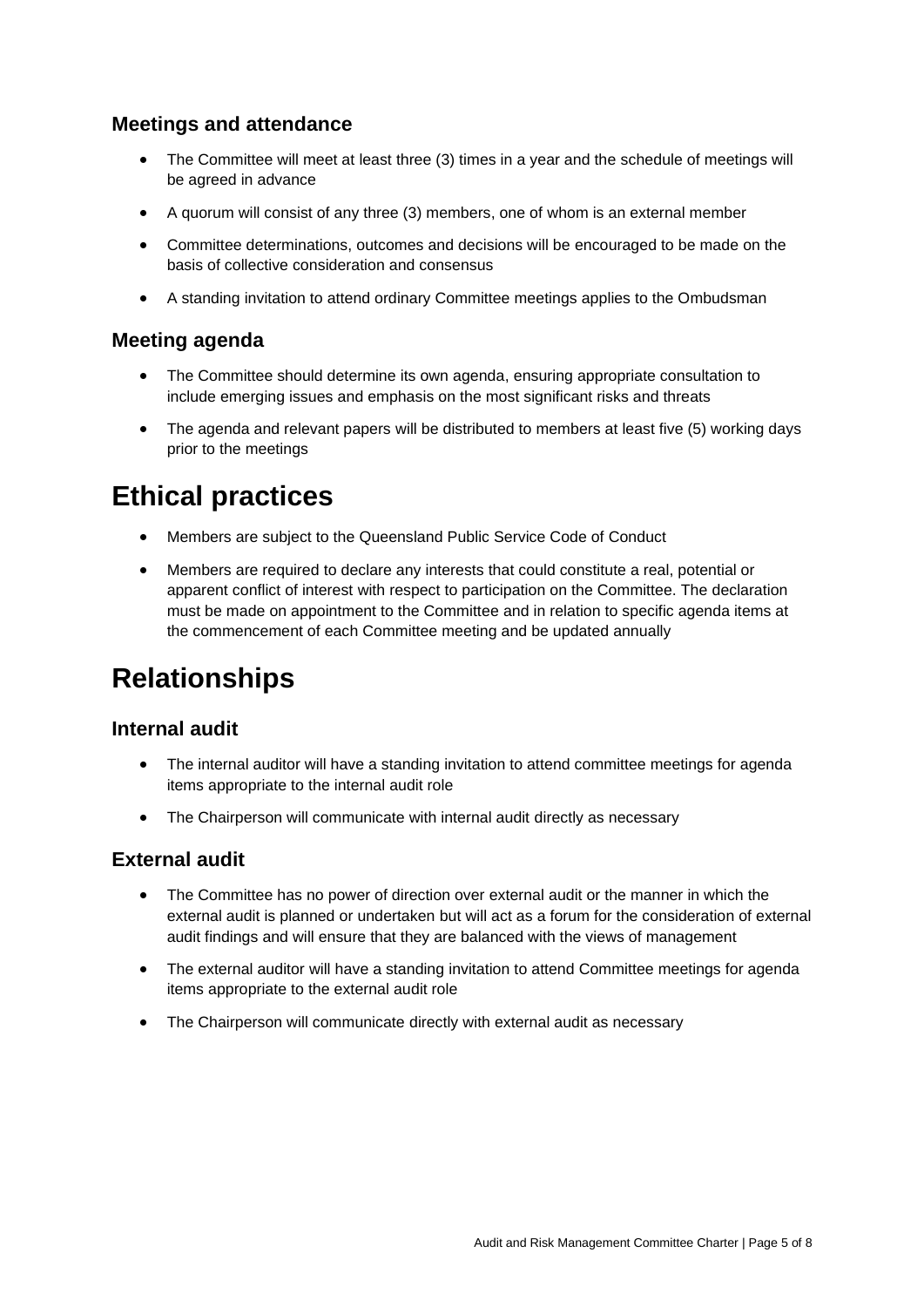#### **Other executive management committees**

The Committee shall liaise with other EWOQ committees as required, to ensure that:

- its statutory and operational responsibilities are met
- there is no material overlap between the functions and duties of the committees
- there is frank and meaningful interchange of information.

### **Evaluation**

- The Committee will undertake an annual self-assessment of its performance for the previous 12 months at the November meeting
- The Committee will provide a report of the annual review outcomes to the Ombudsman

### **Review of the charter**

- The Charter will be reviewed annually by the Committee to ensure it remains consistent with the Committee's authority, objectives and responsibilities and relevant to the responsibilities of the Ombudsman
- All amendments to the Charter will be discussed and approved by the Ombudsman

### **Approval of the charter**

Energy and Water Ombudsman Queensland's Audit and Risk Management Committee charter is endorsed by the Chair of the Committee and approved by the Ombudsman.

Irene Sitton **Chair** Audit & Risk Management Committee Date endorsed: Irene Sitton (Nov 19, 2020 14:07 GMT+10) [Irene Sitton](https://au1.documents.adobe.com/verifier?tx=CBJCHBCAABAAdRjWS6W8VndI149rtr79nVv2iPDYbRU9)

Jane Pires<br>[Jane Pires \(Nov 19, 2020 14:59 GMT+10\)](https://au1.documents.adobe.com/verifier?tx=CBJCHBCAABAAdRjWS6W8VndI149rtr79nVv2iPDYbRU9)

Jane Pires Energy and Water Ombudsman Date approved: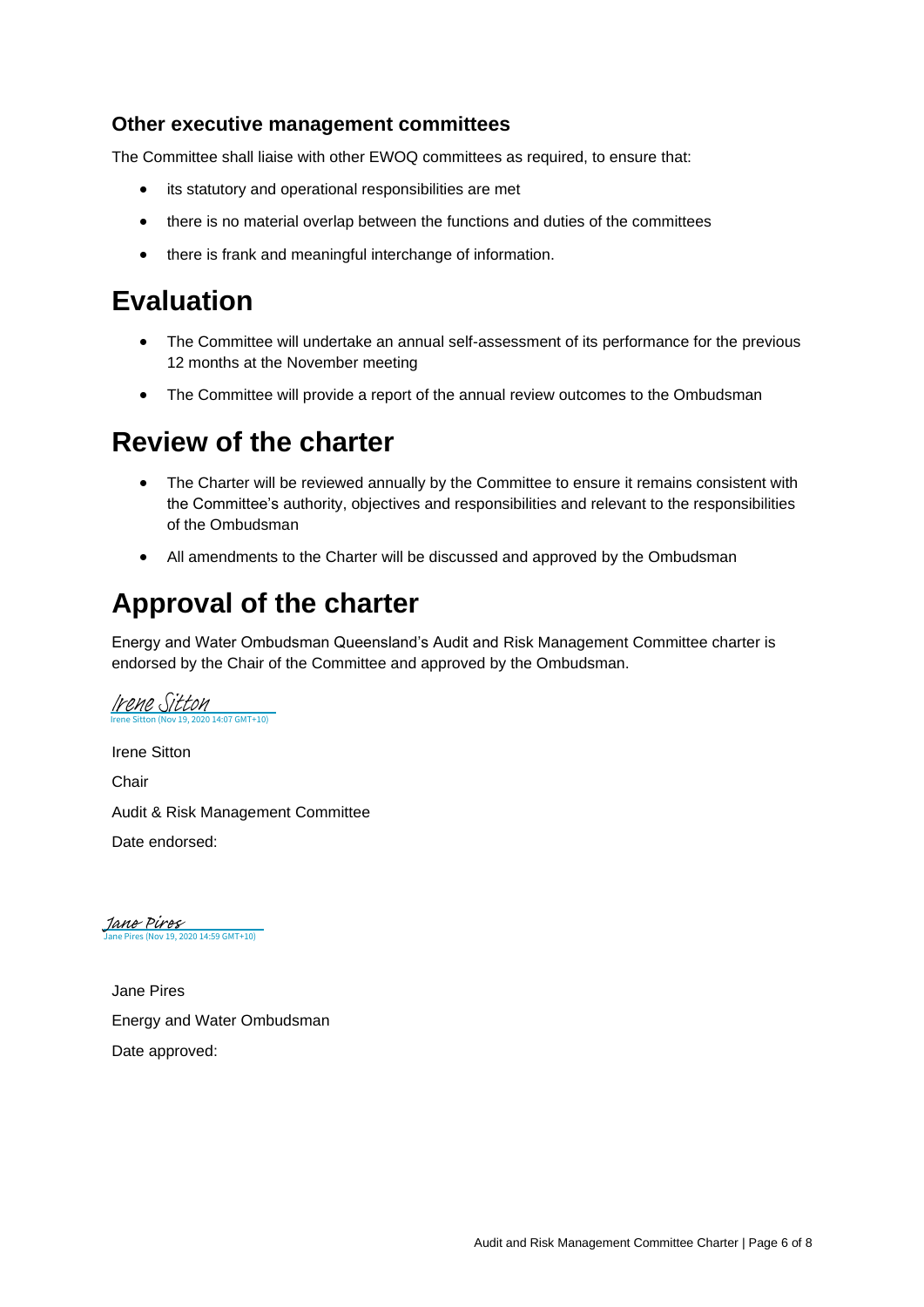# **Appendix 1: List of applicable legislation and guidelines**

The following list is a list of State and Commonwealth legislation that may impact on the role of Audit and Risk Management Committee members. The list is only a guide and other legislation and standards may apply.

#### **Commonwealth legislation**

- *A New Tax System (Goods and Services Tax) Act 1999*
- *Fringe Benefits Tax Assessment Act 1986*
- *Privacy Act 1988*

#### **State legislation**

- *Acts Interpretation Act 1954*
- *Anti-Discrimination Act 1991*
- *Auditor-General Act 2009*
- *Crime and Corruption Act 2001*
- *Energy and Water Ombudsman Act 2006*
- *Financial Accountability Act 2009*
- Financial Accountability Regulation 2019
- Financial and Performance Management Standard 2019
- *Human Rights Act 2019*
- *Industrial Relations Act 2016*
- *Information Privacy Act 2009*
- *Public Interest Disclosure Act 2010*
- *Public Sector Ethics Act 1994*
- Public Sector Ethics Regulation 2010
- *Public Service Act 2008*
- *Right to Information Act 2009*
- *Statutory Bodies Financial Arrangements Act 1982*
- *Work Health and Safety Act 2011*
- *Human Rights Act 2019*

#### **Guidelines**

- Queensland Treasury, Audit Committee Guidelines: Improving Accountability and Performance 2012
- Queensland Treasury, A Guide to Risk Management June 2020